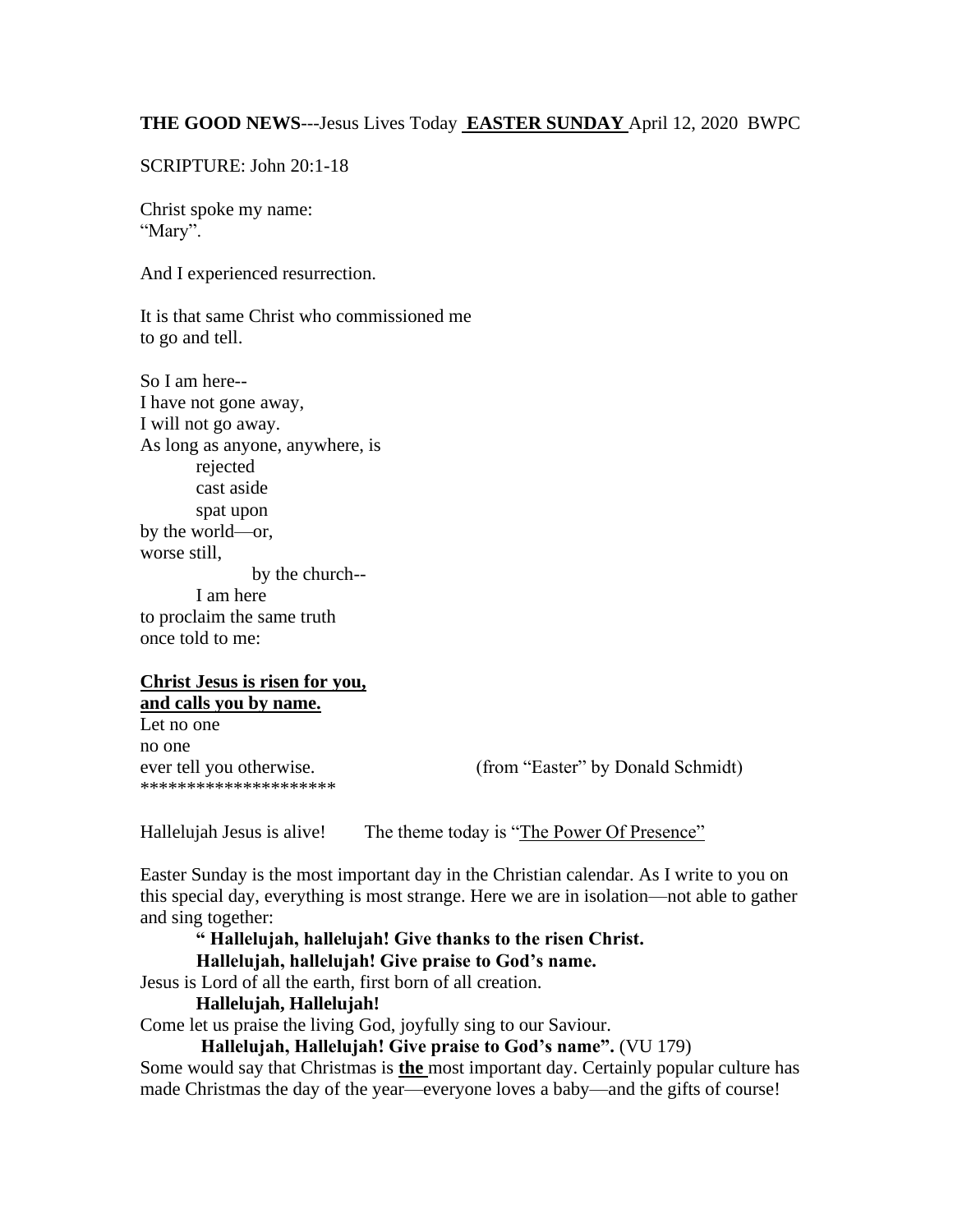The cross  $\&$  crucifix haven't entered the pop culture in the same way—except perhaps in the form of Easter bunnies & Easter egg hunts.

But Easter –truly **Easter is the most significant day.** with the death & resurrection of Jesus.

We are responding. We are the practicing Christians ---Easter's where its at. We are truly celebrating Jesus is alive today!

Personnally--I firmly believe that! –-Jesus lives ! Jesus lives today!

Paul writes: "I am convinced that that neither death, nor life,

nor angels, nor rulers,

nor things present, nor things to come,

nor powers, nor height, nor depth,

nor anything else in all creation,

will be able to separate us from the love of God

in Christ Jesus our Lord". *(Romans 8:38, 39)*

Well-- how DO we refer to Christ on this Easter Day? For me, Jesus is Lord—Jesus is always the Saviour—the one who helps me in all challenges, who promises to always be there. I do believe the promise that **there is life after death.**

In this Holy One, I have absolute trust in. –always the way—the guide—the Prince of Peace—Emmanuel—God with us. We celebrate THE POWER OF PRESENCE.

I like so much Charles Wesley's very concise statement:

"The "best of all—is God is with us".

#### **Hallelujah! —Jesus lives today.**

In my time off I read a very insightful book entitled Don't Worry Be Hopey—a take off on Don't worry—Be Happy—Don't worry Be hopey--as in hopeful. The subtitle is "Inspiring stories for making the most of each moment". It is written by Peter Betts born in the UK—London England . He likes now to be know as Ajahn Brahm. He's embraced both Christianity & Buddhism--the gospels of Love is what he calls them..

I think it's true that when we listen to others tell their faith story—often it enlightens us to where we are in our faith story—how is our relationship with God—with the holy & the sacred in our lives. Do you feel close to God? Are you letting God into your life? Is the sacred there?

The chapters in this book are just 1 –maybe 2 pages long. One that I liked very much was entitled: "God in Christianity & God in Buddhism".

This is what he says about his faith: "Many people today do not adhere to organized religion. But everyone is searching for God. We all want love, peace, compassion, – truth, respect, forgiveness, and unconditional love. And that is what **GOD IS** –love, peace, compassion,--truth, respect, forgiveness, and unconditional love". As Christians, we find this is fulfilled in Jesus, the Christ.

I'm sure there are people in your life who have shown you "the Christ"--these "gifts"of compassion, forgiveness and uncondional love that are revealed to us in the Saviour. Today, we proclaim: **Jesus is alive. Hallelujah!**

I remember especially my mother who when she was 89 broke her hip and lay in pain in the hospital awaiting an operation. --My husband, our 2 sons and their wives & myself were all gathered around her bed. She was quite deaf at this point and I hollered to her, "Mom, are you OK?" She suddenly had a cute little smile & said,

"Of course, I'm OK. –--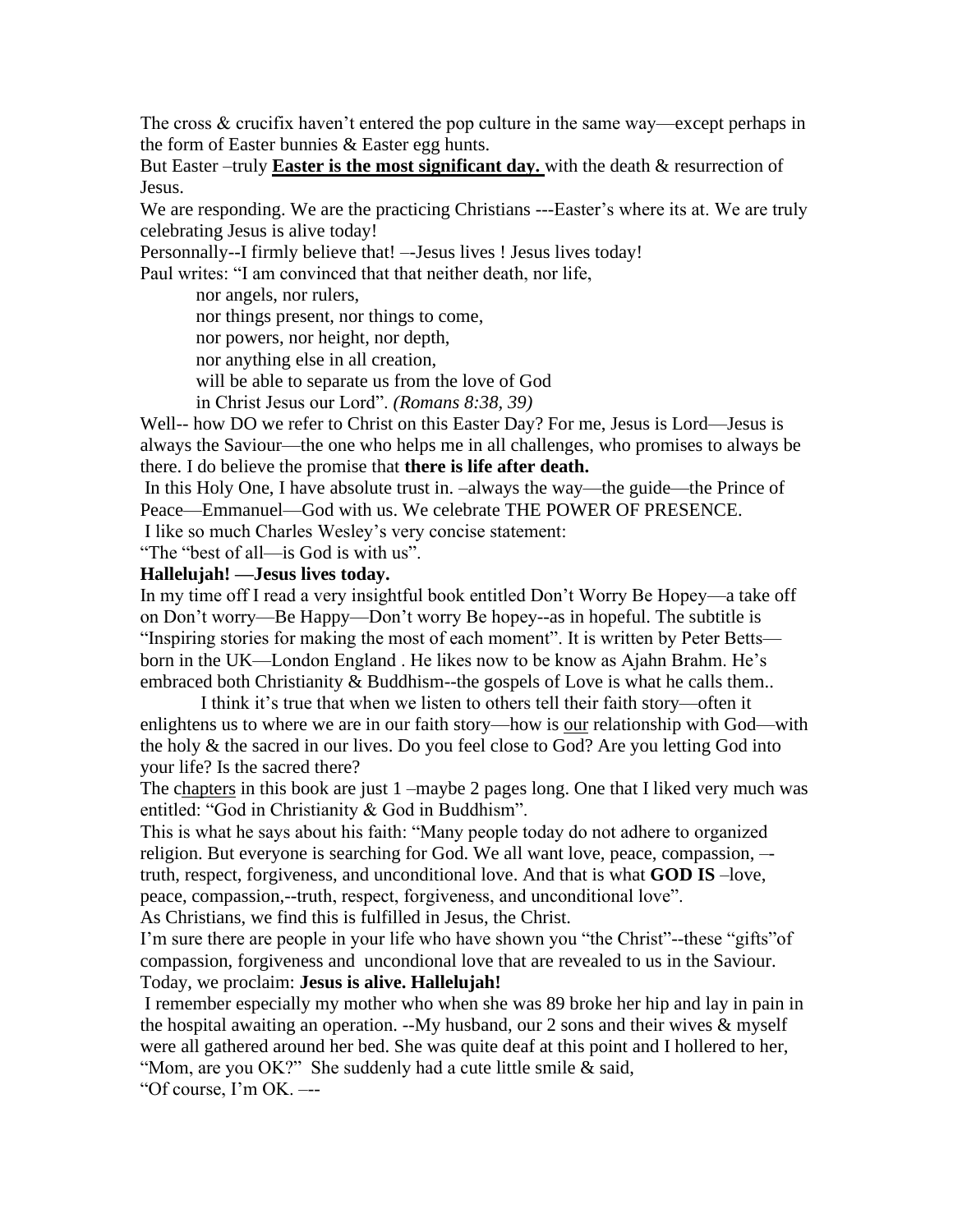I have all of you with me" She knew the power of presence –and always drew her strength from the Holy One. -- "The Lord is my Shepherd" was one of her favourites. TODAY: "We shall go out with hope of resurrection We shall go out from strength to strength go on We shall go out and tell our stories boldly Tales of a love that will not let us go. We'll sing our songs of wrongs that can be righted We'll dream our dreams of hurts that can be healed We'll weave a cloth of all the world united within the vision of new life in Christ. We'll give a voice to those who have not spoken

We'll find the words for those whose lips are sealed We'll make the tunes for those who sing no longer Expressive love alive in every heart. We'll share our joy with those who still are weeping Raise hymns of strength for hearts that break in grief We'll leap and dance the resurrection story Including all in circles of our love" . (VU 586 ) Amen

\*\*\* Remember: to wash your hands, stay home, keep 2 m. away from others

-& be kind to yourself & others.

Shalom,

Annalee P. S.---See More---

Dear Friends,

This is the  $2<sup>nd</sup>$  in the GOOD NEWS series which I plan to continue as long as the COVID keeps us isolated.

The plan is to use the LECTIONNARY scriptures each week to send out a message, prayers, and Merry Hearts.

If you have someone to add to the prayer list, please let me know—

text/cell 519365 5511 or email [kerr.annalee@gmail.com](mailto:kerr.annalee@gmail.com) .

Be sure to check with the person before you put their name forward. If you prefer to be on the private list that's OK too. Just let me know what is best.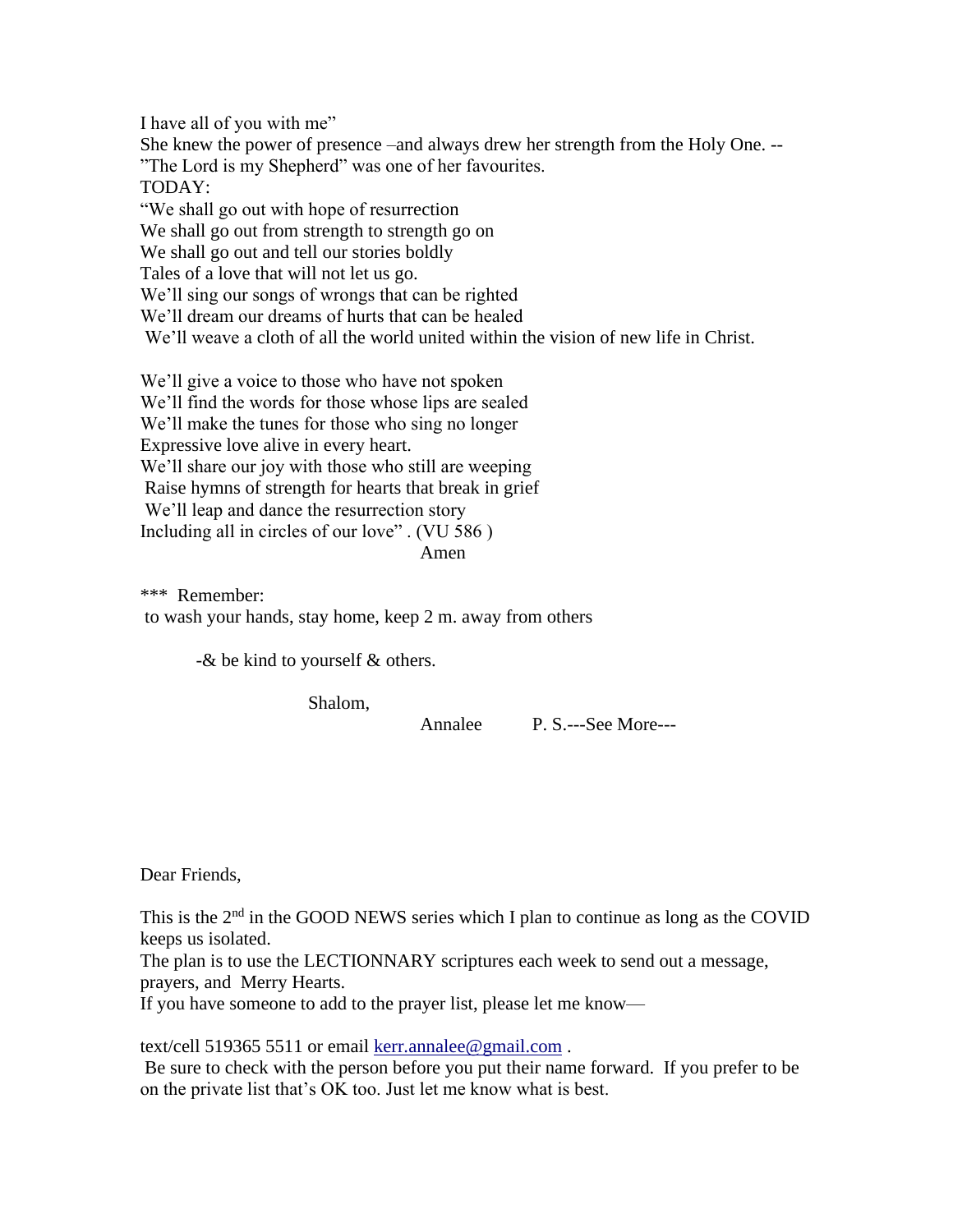Would you look over all the email list and let me know if someone has been missed. Send me their email if you have it—or their address. About 10 letters will be sent out each week to those who don't have an email.

### PRAYERS:

Dorothy Vogt Lisa (Downie) Power Corinna Asdal Donna Jewett Larry Saylor Shirley Bolton Deb Griffith Luis Pereira

All who are dealing with COVID-19 & taking precautions. The front line workers, cashiers, PSW's doctors, nurses  $\&$  others who are working to keep us safe & healthy.

## For the MERRY HEART: